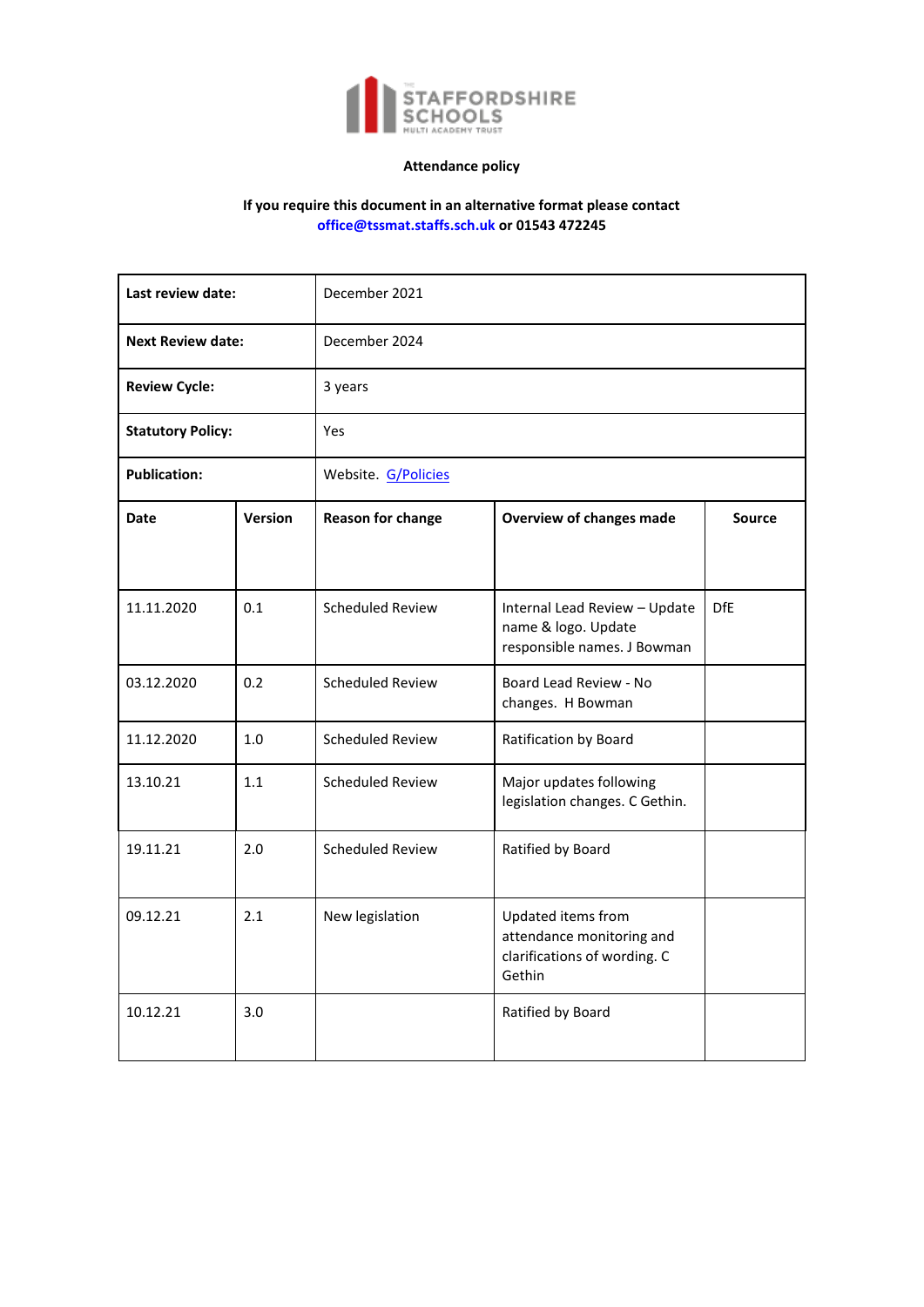#### **1. Aims**

TSSMAT schools want to ensure that our children are able to take the fullest possible advantages of all that we have to offer. We want every child to attend school every day that they can. This policy outlines the expectations and procedures of attendance at TSSMAT.

We are committed to meeting our obligations with regards to school attendance by:

- Promoting good attendance and reducing absence, including persistent absence
- Ensuring every pupil has access to full-time education to which they are entitled
- Acting early to address patterns of absence

We will also support parents to perform their legal duty to ensure their children of compulsory school age attend regularly, and will promote and support punctuality in attending lessons.

# **2. Legislation and guidance**

This policy meets the requirements of the [school attendance guidance](https://www.gov.uk/government/publications/school-attendance) from the Department for Education (DfE), and refers to the DfE's statutory guidance on [school attendance parental responsibility measures.](https://www.gov.uk/government/publications/parental-responsibility-measures-for-behaviour-and-attendance) These documents are drawn from the following legislation setting out the legal powers and duties that govern school attendance:

- Part 6 of [The Education Act 1996](https://www.legislation.gov.uk/ukpga/1996/56/part/VI/chapter/II)
- Part 3 of The [Education Act 2002](http://www.legislation.gov.uk/ukpga/2002/32/part/3/chapter/3)
- Part 7 of [The Education and Inspections Act 2006](http://www.legislation.gov.uk/ukpga/2006/40/part/7/chapter/2/crossheading/school-attendance)
- [The Education \(Pupil Registration\) \(England\) Regulations 2006](http://www.legislation.gov.uk/uksi/2006/1751/contents/made) (and [2010,](https://www.legislation.gov.uk/uksi/2010/1725/regulation/2/made) [2011,](https://www.legislation.gov.uk/uksi/2011/1625/made) [2013,](https://www.legislation.gov.uk/uksi/2013/756/made) [2016](https://www.legislation.gov.uk/uksi/2016/792/made/data.html) amendments)
- [The Education \(Penalty Notices\) \(England\) \(Amendment\) Regulations 2013](https://www.legislation.gov.uk/uksi/2013/757/regulation/2/made)
- This policy also refers to the DfE's guidance on the [school census,](https://www.gov.uk/guidance/complete-the-school-census) which explains the persistent absence threshold, and it complies with our trust's funding agreement and articles of association.

## **3. Roles and responsibilities**

## **The CEO**

The CEO monitors attendance across the schools and ensures robust questions are asked of attendance trends and support for specific families to effect rapid change.

## **Governors/Directors**

▪ At Anson, the Local Governing Body is responsible for monitoring attendance figures for the whole school on at least a termly basis. It also holds the Headteacher to account for the implementation of this policy.

At Richard Crosse, The Howard and St Mary's, The Board of Trustees is responsible for monitoring attendance figures for the whole school on at least a termly basis. It also holds the Headteacher to account for the implementation of this policy.

## **The Headteacher**

The Headteacher is responsible for:

■ Implementation of this policy at the school

Supporting children and families whose attendance gives cause for concern. This will involve assisting in resolving any situation which may be having an adverse effect on a children's attendance. This may include case work with children, and their parents where thought appropriate, to improve the child's attendance. Casework is completed up to the threshold where statutory action is deemed necessary.

- Monitoring school-level absence data and reporting it to governors / CEO / Trust Board
- Issuing fixed-penalty notices, where necessary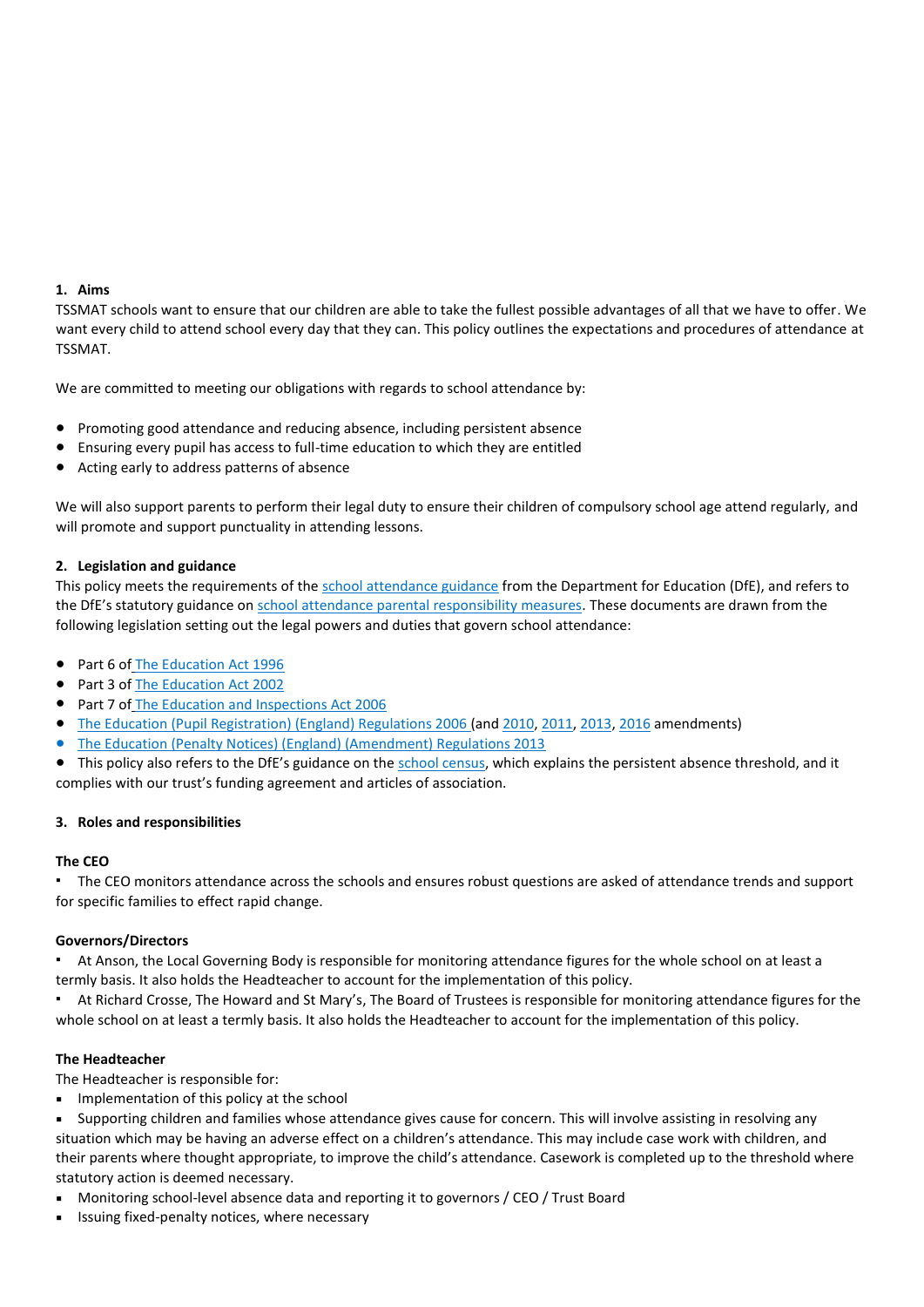- Working with professionals, the CEO and if bought into, the education welfare officers, to tackle persistent absence
- Arranging calls and meetings with parents to discuss attendance issues
- Keep abreast of daily attendance through RM Intelligence.

## **Class teachers**

Class teachers are responsible for recording attendance on a daily basis in a timely manner, using the correct codes, and submitting this information to the school office.

# **Office staff**

Office staff are expected to:

- take calls from parents about absence and record it on the school system.
- Update the Headteacher daily with an overview of children's absence patterns which cause concern.
- Produce a monthly report which outlines all children who are between 93% and 90% (persistent absence) and below.
- Send appropriate letters to families who are persistently late or absent.
- Complete report to CEO half termly.

# **4. Recording attendance**

## **4.1 Attendance register**

We will keep an attendance register, and place all pupils onto this register.

We will take our attendance register at the start of the first session of each school day and once during the second session. It will mark whether every pupil is:

- Present
- Attending an approved off-site educational activity
- Absent
- Unable to attend due to exceptional circumstances

Any amendment to the attendance register will include:

- The original entry
- The amended entry
- The reason for the amendment
- The date on which the amendment was made
- The name and position of the person who made the amendment

See appendix 1 for the DfE attendance codes.

We will keep every entry on the attendance register for 3 years after the date on which the entry was made.

## **4.2 Procedures**

| Pupils must arrive in school on each school day by:                            | 8:30am             |
|--------------------------------------------------------------------------------|--------------------|
| The register for the first session will be taken at:                           | $8:30$ am          |
| The register for the first session will close at:                              | $8:45$ am          |
| A child will be marked as 'L' (late) if they arrive between these times.       | 8:45am - 9:00am    |
| Children arriving after this time will be marked as 'U' (Unauthorised absence) | 9:00am             |
| The register for the second session will be taken by:                          | 1:15 <sub>pm</sub> |

## **Unplanned absence**

The pupil's parent/carer must notify the school office by phone, email or website absence notification system on the first day of an unplanned absence by 9am or as soon as practically possible (see also section 7).

We will mark absence due to illness as authorised unless the school has a genuine concern about the authenticity of the illness.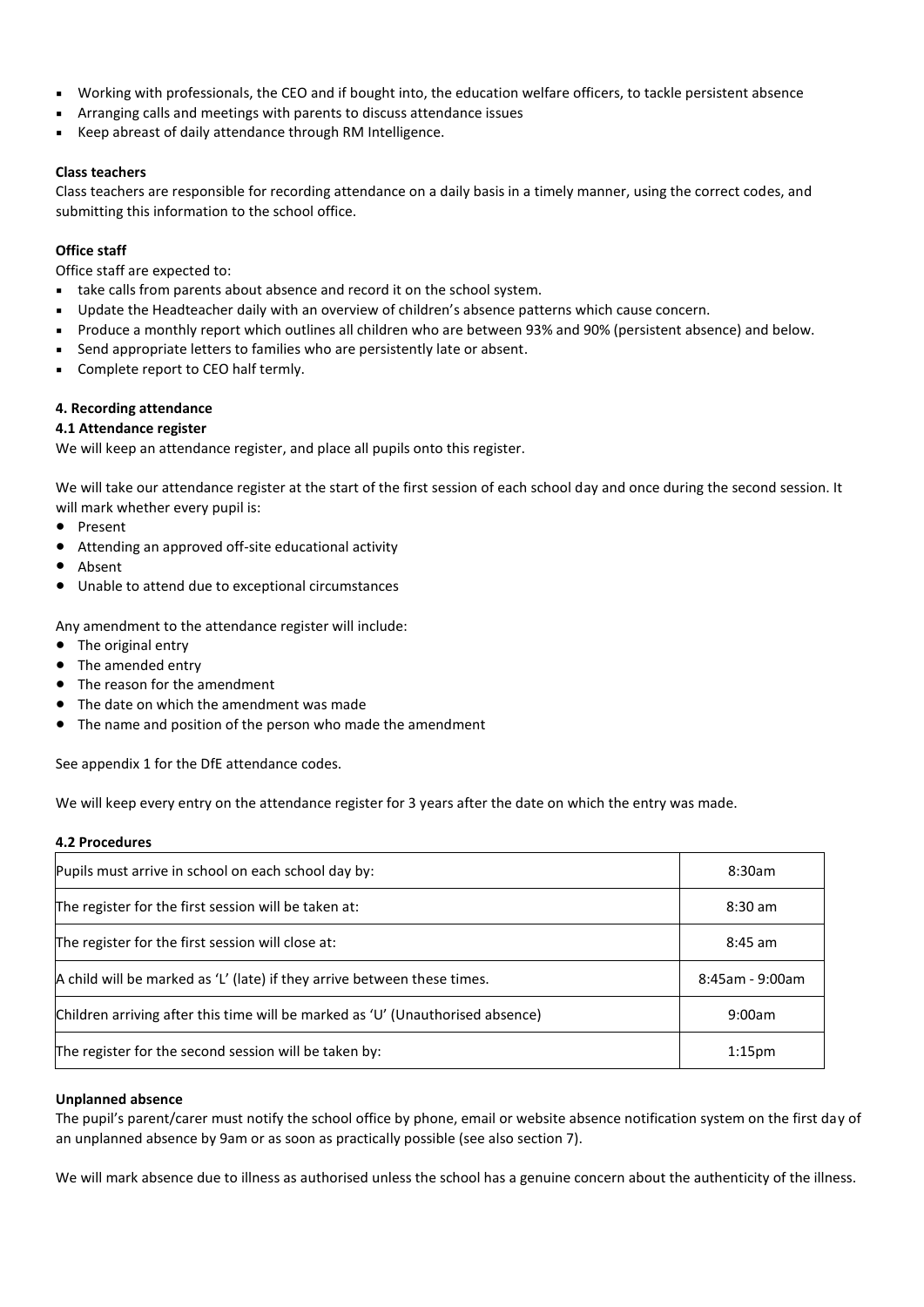If the authenticity of the illness is in doubt, the school may ask the pupil's parent/carer to provide medical evidence, such as a doctor's note, prescription, appointment card or other appropriate form of evidence. We will not ask for medical evidence unnecessarily.

If the school is not satisfied about the authenticity of the illness, the absence will be recorded as unauthorised and parents/carers will be notified of this in advance.

## **Planned absence**

Attending a medical or dental appointment will be counted as authorised as long as the pupil's parent/carer notifies the school office in person, by phone or email, at least one day in advance of the appointment where possible. In the event of an on the day appointment, parents should let the school office know as soon as practically possible. However, we encourage parents/carers to make medical and dental appointments out of school hours where possible. Where this is not possible, the pupil should be out of school for the minimum amount of time necessary.

The pupil's parent/carer must also apply for other types of term-time absence as far in advance as possible of the requested absence. Go to section 5 to find out which term-time absences the school can authorise. Please complete a Term Time Request form which can be found on the school website.

# **Lateness and punctuality**

A pupil who arrives late:

- $\bullet$  Before the register has closed will be marked as late, using the appropriate code
- After the register has closed will be marked as absent, using the appropriate code

The school monitors late arrival of children. In the morning those arriving through the school gate later than 08:45 will be marked as arriving late via a 'L' in the register.

Persistent lateness will be monitored and Headteachers will work with families. If persistent lateness continues, the Headteacher will become involved and actions will be taken to overcome any barriers to improve punctuality. Ultimately, continued unauthorised lateness could result in records being provided to the Local Authority which may result in Statutory Action being taken.

Children arriving after the close of register (09:00) will have a 'U' (unauthorised absence) recorded on the register, unless there is an acceptable reason verified by a parent / carer. Where a student does arrive late, **it is ESSENTIAL that this is recorded in the register.**

## **Following up absence**

Where any child we expect to attend school does not attend, or stops attending, the school will:

- Follow up on their absence with their parent/carer to ascertain the reason, initially by phone
- Ensure proper safeguarding action is taken where necessary
- Identify whether the absence is approved or not
- Identify the correct attendance code to use

## **4.3 Reporting to parents**

We will send attendance data to parents termly (see Section 5.2 regarding letters to parents regarding persistent absence).

## **5. Authorised and unauthorised absence**

**Authorised absences** are sessions away from school for a good reason such as illness or another unavoidable cause.

**Unauthorised absences** are those which the school does not consider reasonable and has not been requested.

- parents keeping children off school unnecessarily
- absences which have never been properly explained
- children who arrive at school too late to get a mark
- truancy during the school day

**Unauthorised leave of absence:** for any absence from school which has been requested but not granted. (see 5.1)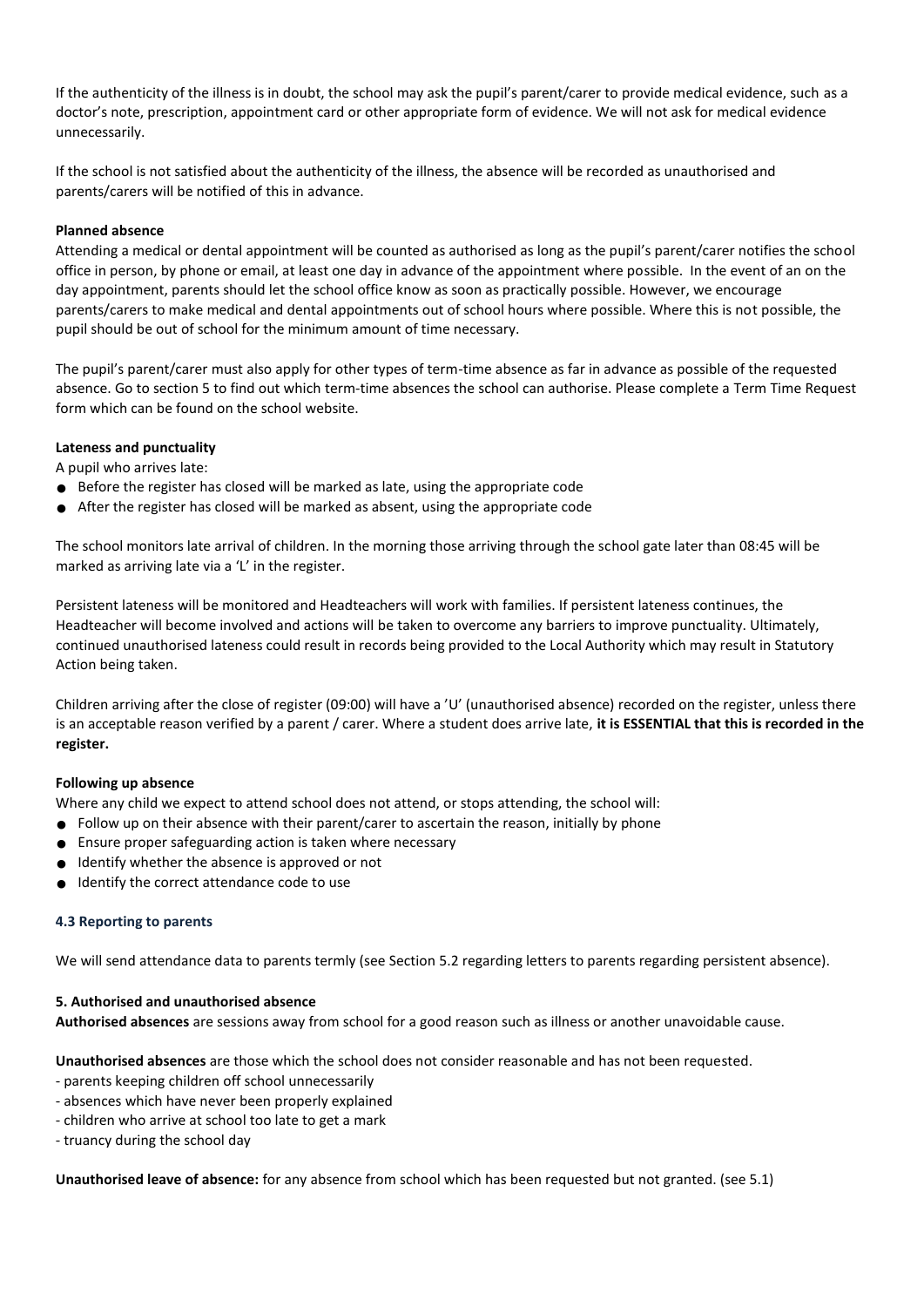Schools will never authorise the withdrawal of pupils by their parents as a result of a parental concern or complaint. Such absences can be damaging to children's education, are unnecessary, do not allow staff to deal with the issue efficiently, and, as a consequence, will be unauthorised.

TSSMAT Schools have a safeguarding duty to investigate unexplained absences, 'Keeping Children Safe in Education' statutory guidance. The school will share relevant data to the Local Authority and other relevant professionals as required

This policy fully complies with Government regulations. Statutory guidelines state "Headteachers may not grant leave of absence during term time unless there are exceptional circumstances". Requests for leave in exceptional circumstances should be made in advance of the event and in writing with specific details included such as dates, and should be addressed to the Headteachers or by completion of the schools dedicated Term Time Request form. If a leave of absence is granted, then it will be for a fixed period of time. Should the absence not be granted, but still taken, then it will classed as unauthorised leave of absence. An application for a Penalty Notice to be issued from the Local Authority will be made for any unauthorised leave of absence of 10 sessions (5 days) or more in the current or previous half term.

# **5.1 Approval for term-time absence**

Headteachers will only grant a leave of absence to pupils during term time if they consider there to be 'exceptional circumstances'. A leave of absence is granted at the Headteacher's discretion.

The school considers each application for term-time absence individually, taking into account the specific facts, circumstances and relevant context behind the request.

Valid reasons for **authorised absence** include:

● Illness and medical/dental appointments

● Religious observance – where the day is exclusively set apart for religious observance by the religious body to which the pupil's parents belong. If necessary, the school will seek advice from the parents' religious body to confirm whether the day is set apart. The trust will authorise 2 days of religious observance across the year.

● Traveller pupils travelling for occupational purposes – this covers Roma, English and Welsh Gypsies, Irish and Scottish Travellers, Showmen (fairground people) and Circus people, Bargees (occupational boat dwellers) and New Travellers. Absence may be authorised only when a Traveller family is known to be travelling for occupational purposes and has agreed this with the school but it is not known whether the pupil is attending educational provision

Other possible 'exceptional circumstances' where the Headteacher may grant term-time leave are:

- The death or terminal illness of a close relative.
- Weddings of close friend or relative

Out of school programs such as music, arts or sport operating at a high standard of achievement. Documentary evidence of this event will be required.

All cases will be considered on individual requests.

## **5.2 Reducing persistent absence**

- Attendance data and trends are analysed on a monthly basis by Headteachers and actions taken where necessary.
- Our schools have good relationships with parents and will discuss any concerns and offer support.
- Parents will receive a letter when a child reaches **93%** as a reminder that their child's attendance is starting to cause a concern. This offers support and the opportunity to discuss any issues.

Parents will receive a letter when a child reaches 90% which is classed as Persistently absent. This letter continues to offer support and opportunity to discuss issues but also, support will be sought to intervene, supportive but formal meetings will be held in order to improve attendance. Additionally, medical evidence be requested/provided to authorise any further absence. This medical evidence can be in the form of an appointment card or prescription, for example. Parents will be supported to reengage children with school once the GP note period has concluded.

## **5.3 Legal sanctions**

The school or local authority can fine parents for the unauthorised absence of their child from school, where the child is of compulsory school age.

If issued with a fine, or penalty notice, each parent must pay £60 within 21 days or £120 within 28 days. The payment must be made directly to the local authority.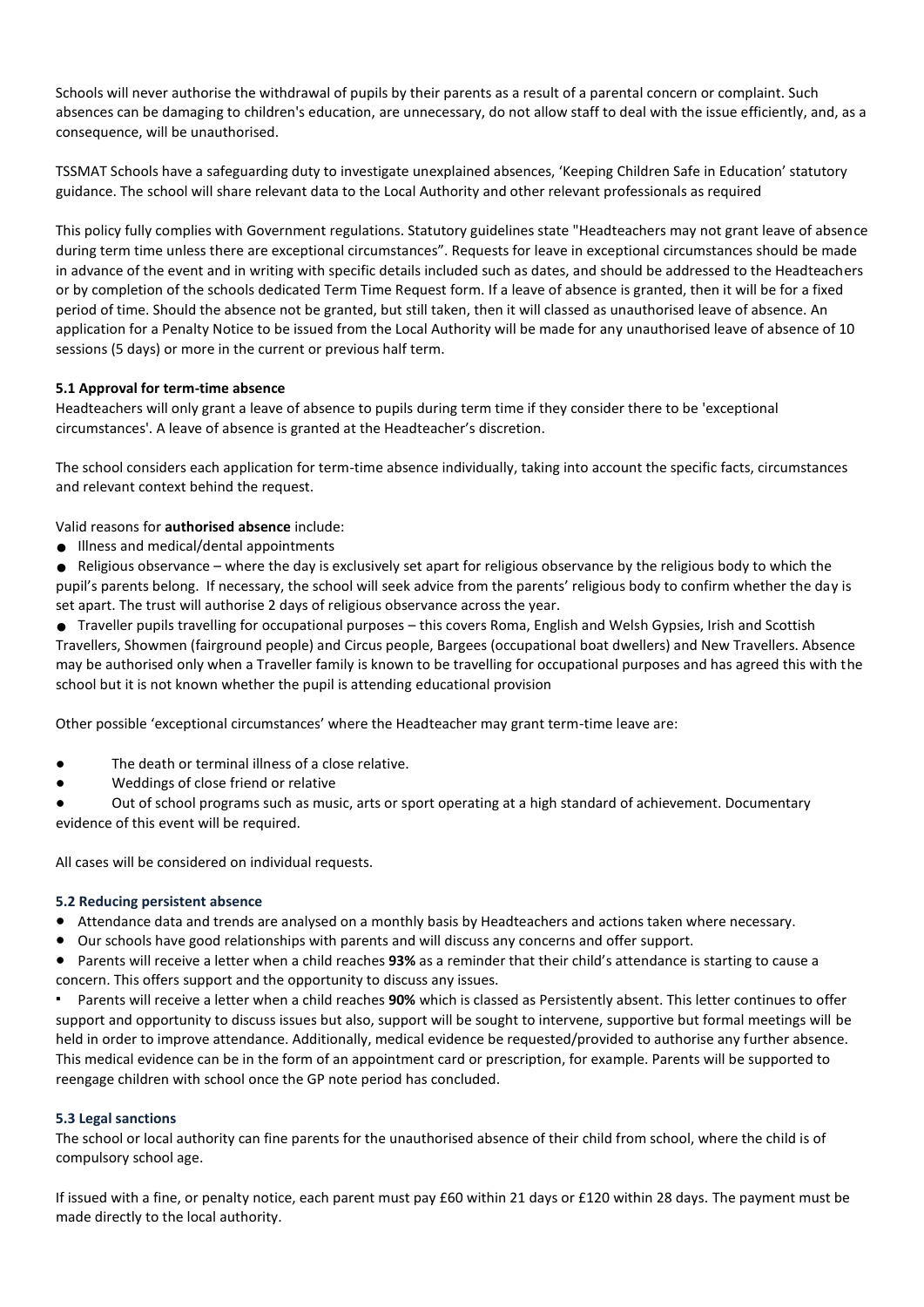Penalty notices can be issued by a Headteacher, local authority officer or the police.

The decision on whether or not to issue a penalty notice may take into account:

- The number of unauthorised absences occurring within a rolling academic year
- One-off instances of irregular attendance, such as holidays taken in term time without permission
- Where an excluded pupil is found in a public place during school hours without a justifiable reason

If the payment has not been made after 28 days, the local authority can decide whether to prosecute or withdraw the notice.

## **Strategies for promoting attendance**

Attendance is high priority and parents are reminded of this in regular updates. Where attendance is flagging a cause for concern families are supported on an individual basis.

## **Attendance monitoring**

The attendance officer is the Headteacher and they monitor pupil absence formally on a monthly basis.

The CEO will monitor pupil's attendance half termly with Headteachers as outlined in section 3.

If a pupil's absence continues to rise after contacting their parent/carer (see 5.2 we will consider involving an education welfare officer.

Pupil-level absence data will be collected each term and published at national and local authority level through the DfE's school absence national statistics releases. The underlying school-level absence data is published alongside the national statistics. The school will compare attendance data to the national average, and share this with the Board of Directors and/or local governing body.

Our Trust collects and stores attendance data using Integris and is used for monitoring and accountability purposes in order to track the attendance of individual pupils, identify whether or not there are particular groups of children whose absences may be a cause for concern and monitor and evaluate those children identified as being in need of intervention and support

## **Monitoring arrangements**

This policy will be reviewed as guidance from the local authority or DfE is updated, and every three years by the full Board of Directors.

## **Links with other policies**

This policy links to the following policies:

- Child protection and safeguarding policy
- Behaviour policy

## **Appendix 1: attendance codes**

The following codes are taken from the DfE's guidance on school attendance.

| Code | <b>Definition</b>             | <b>Scenario</b>                                                                   |
|------|-------------------------------|-----------------------------------------------------------------------------------|
|      | Present (am)                  | Pupil is present at morning registration                                          |
|      | Present (pm)                  | Pupil is present at afternoon registration                                        |
|      | Late arrival                  | Pupil arrives late before register has closed                                     |
| B    | Off-site educational activity | Pupil is at a supervised off-site educational activity<br>approved by the school  |
| D    | Dual registered               | Pupil is attending a session at another setting where<br>they are also registered |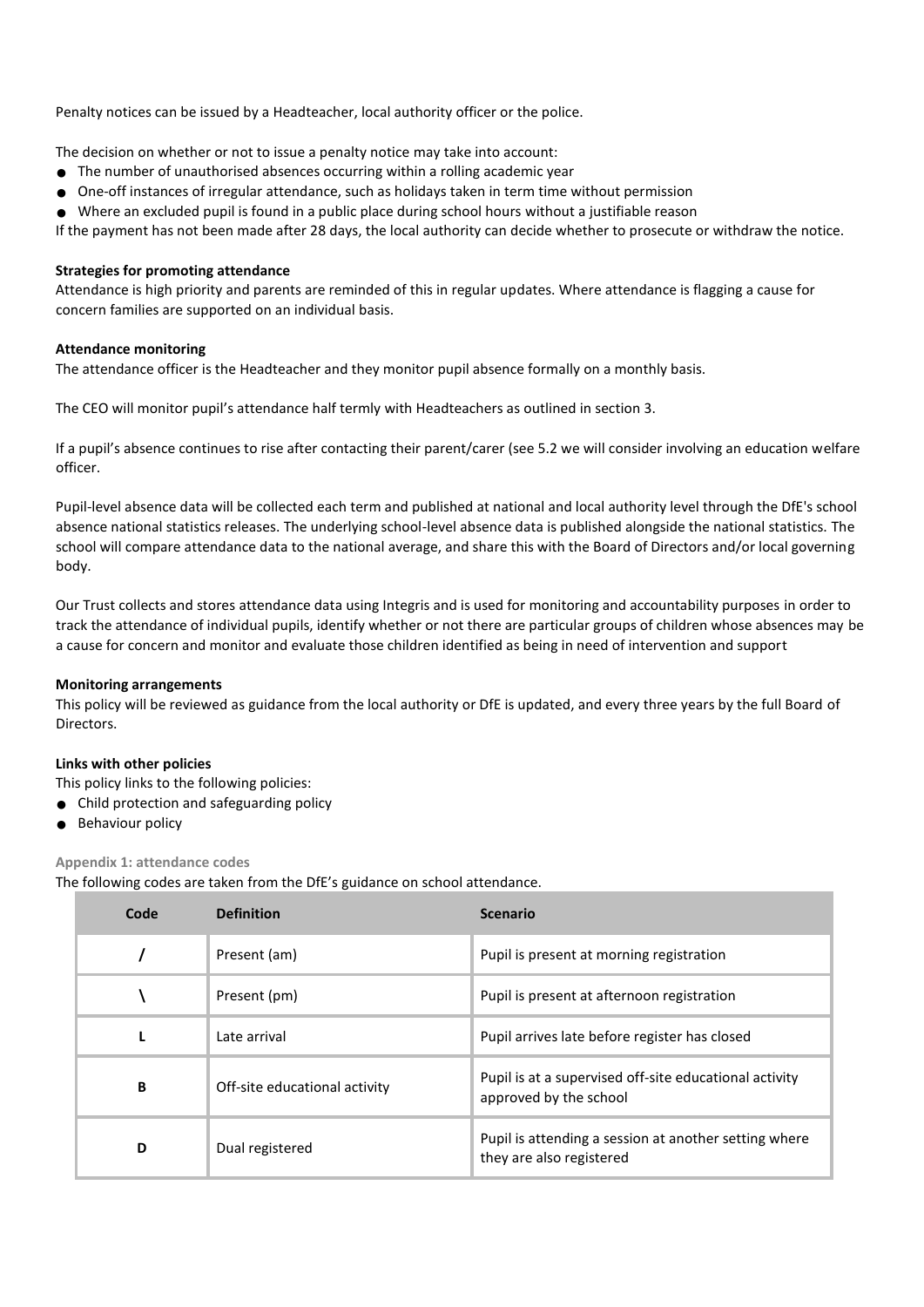|   | Interview                 | Pupil has an interview with a prospective<br>employer/educational establishment    |  |
|---|---------------------------|------------------------------------------------------------------------------------|--|
| P | Sporting activity         | Pupil is participating in a supervised sporting activity<br>approved by the school |  |
| v | Educational trip or visit | Pupil is on an educational visit/trip organised, or<br>approved, by the school     |  |
| W | Work experience           | Pupil is on a work experience placement                                            |  |

| Code                      | <b>Definition</b>                 | <b>Scenario</b>                                                                                                                                                                                            |  |
|---------------------------|-----------------------------------|------------------------------------------------------------------------------------------------------------------------------------------------------------------------------------------------------------|--|
| <b>Authorised absence</b> |                                   |                                                                                                                                                                                                            |  |
| C                         | Authorised leave of absence       | Pupil has been granted a leave of absence due to<br>exceptional circumstances                                                                                                                              |  |
| E                         | Excluded                          | Pupil has been excluded but no alternative provision<br>has been made                                                                                                                                      |  |
| H                         | Authorised holiday                | Pupil has been allowed to go on holiday due to<br>exceptional circumstances                                                                                                                                |  |
| H                         | Illness                           | School has been notified that a pupil will be absent<br>due to illness                                                                                                                                     |  |
| M                         | Medical/dental appointment        | Pupil is at a medical or dental appointment                                                                                                                                                                |  |
| $\mathbf R$               | Religious observance              | Pupil is taking part in a day of religious observance                                                                                                                                                      |  |
| S                         | Study leave                       | Year 11 pupil is on study leave during their public<br>examinations                                                                                                                                        |  |
| Τ                         | Gypsy, Roma and Traveller absence | Pupil from a Traveller community is travelling, as<br>agreed with the school                                                                                                                               |  |
|                           | <b>Unauthorised absence</b>       |                                                                                                                                                                                                            |  |
| G                         | Unauthorised holiday              | Pupil is on a holiday that was not approved by the<br>school                                                                                                                                               |  |
| N                         | Reason not provided               | Pupil is absent for an unknown reason (this code<br>should be amended when the reason emerges, or<br>replaced with code O if no reason for absence has<br>been provided after a reasonable amount of time) |  |
| O                         | Unauthorised absence              | School is not satisfied with reason for pupil's absence                                                                                                                                                    |  |
| U                         | Arrival after registration        | Pupil arrived at school after the register closed                                                                                                                                                          |  |